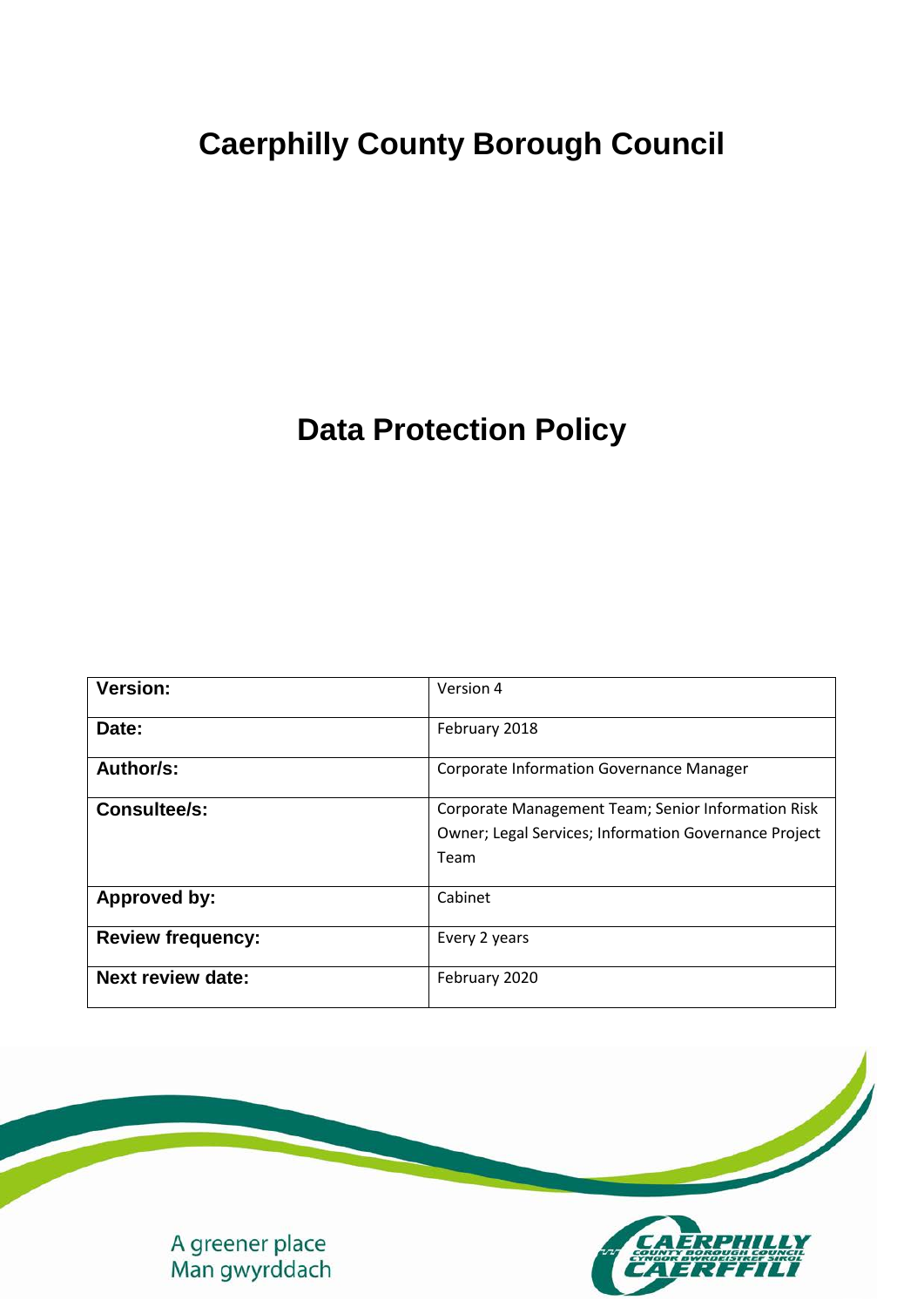### **Data Protection Policy**

#### **1. Policy objective**

- 1.1 Administration and delivery of quality services involves processing personal information about people. The Council is committed to managing personal information effectively and legally to maintain confidence between those with whom we deal and the Council.
- 1.2 This policy describes Caerphilly County Borough Council's approach to personal information.

#### **2. Scope and definitions**

- 2.1 This policy covers the Council's obligations under all legislation applicable in the UK covering data protection and privacy, and references the definitions in the General Data Protection Regulation 2016 (GDPR).
- 2.2 'Personal Information' is defined as any information relating to an identifiable person who can be directly or indirectly identified. Certain categories of data are subject to additional protections, and includes:
	- Criminal allegations, proceedings, outcomes and sentences
	- Physical or mental health or condition
	- Politics
	- Racial or ethnic origin
	- Religion or other beliefs of a similar nature
	- Sex life
	- Sexual orientation
	- Trade union membership
	- Genetics
	- Biometrics (where used for identification purposes)
- 2.3 'Processing' personal information means any activity involving personal information throughout the information lifecycle, from collecting and creating the personal information, to using it, making it available to others when necessary, storing it, and disposing of it when no longer required.
- 2.4 The policy applies to all employees, elected members, and other individuals/organisations acting on behalf of the Council who have access to personal information that the Council is responsible for. Detailed procedures accompany this policy to direct the processing of personal information in a fair, lawful and transparent manner.

#### **3. Data protection principles**

3.1 Personal information of all stakeholders – current, former and prospective service users, employees, suppliers and others - will only be processed in compliance with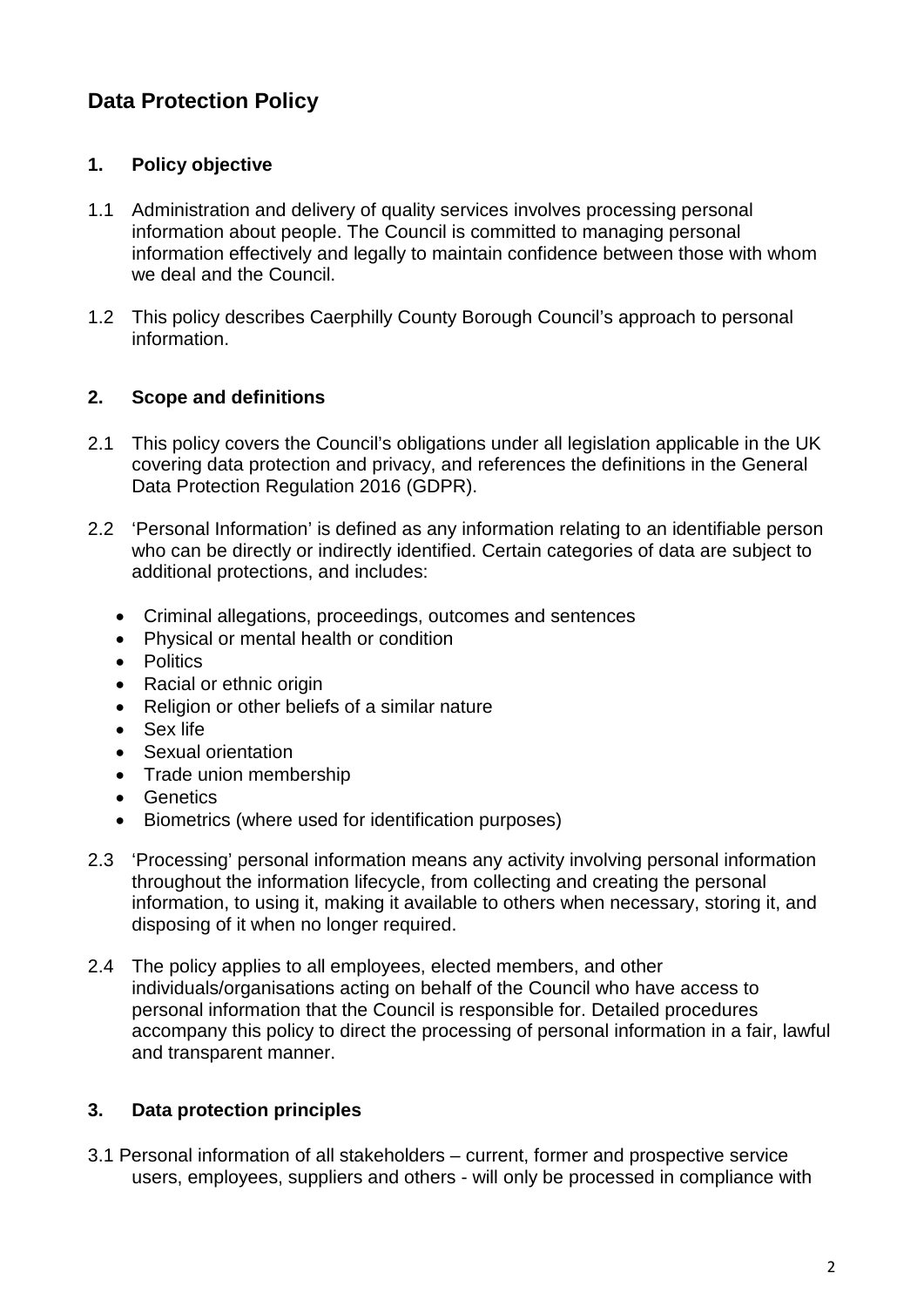laws on privacy and data protection, specifically adhering to the GDPR principles that personal information must be:

- 1. processed lawfully, fairly and in a transparent manner;
- 2. collected for specified, explicit and legitimate purposes;
- 3. adequate, relevant and limited to what is necessary;
- 4. accurate and, where necessary, kept up to date;
- 5. kept in a form which permits identification of data subjects for no longer than necessary; and
- 6. processed in a manner that ensures appropriate security, including protection against unauthorised or unlawful processing and against accidental loss, destruction or damage, using appropriate technical or organisational measures.
- 3.2 The Council will demonstrate accountability in adhering to the rights of individuals set out in data protection law, including their right:
	- to be informed
	- of access
	- to rectification
	- to erasure
	- to restrict processing
	- to data portability
	- to object
	- and rights in relation to automated decision making and profiling.

#### **4. Accountability and monitoring**

- 4.1 A Statutory Data Protection Officer (DPO) is designated to oversee the management of personal information Council-wide, reporting to the Council's Senior Information Risk Owner (SIRO).
- 4.2 Heads of Service as Information Asset Owners adhere to the Council's Information Risk Management Policy, supported by Service Area Information Governance Stewards.
- 4.3 Data Protection/Privacy Impact Assessments will be undertaken at an early stage whenever use of personal information is proposed and particularly during new collaborations.
- 4.4 A record of personal information processing activities is maintained by each Service Area, and the way that the information is managed is regularly evaluated using Privacy Impact Assessments where appropriate.
- 4.5 Clear and timely privacy notices are communicated that enable the subject of the data to understand how their personal information is being used.
- 4.6 Sharing of personal information is carried out in compliance with approved protocols, including the Wales Accord on Sharing Personal Information and data processor agreements.
- 4.7 Disposal of personal information will be strictly in line with the Council's Records Retention and Disposal Procedure.